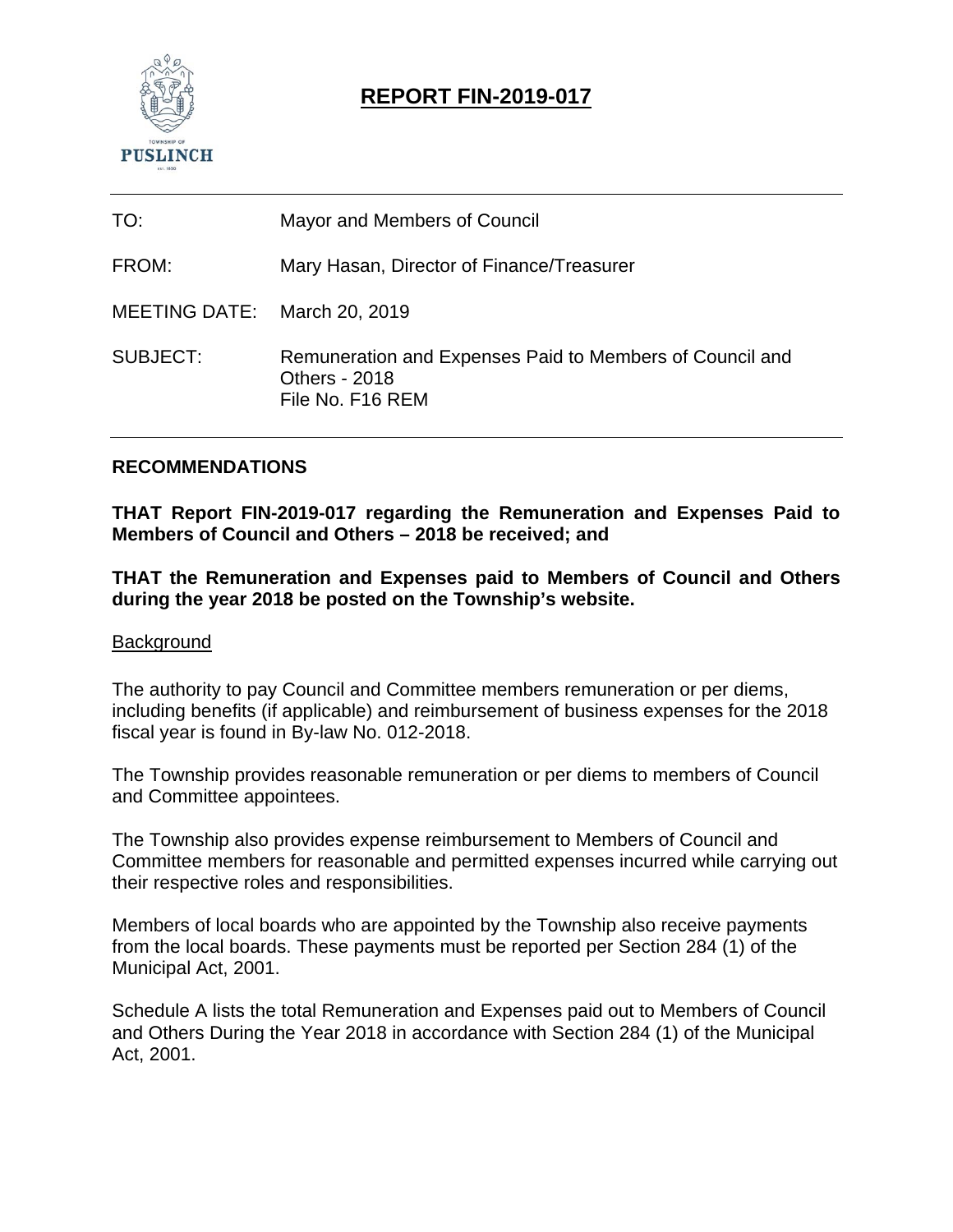## Purpose

Section 284 (1) of The Municipal Act, 2001 requires the Treasurer of a Municipality to submit a statement to Council itemizing remuneration and expenses in each year on or before March 31st paid to the following:

- 1. each Member of Council in respect to his or her services as a member of Council or any other body, including a local board, to which the member has been appointed by Council or on which the member holds office by virtue of being a member of Council.
- 2. each person, other than a member of Council, appointed by the Municipality to serve as a member of any body, including a local board, in respect of his or her services as a member of the body.

## **Financial Implications**

Funds are provided in the Council Operating Budget for Council's remuneration and reimbursement for reasonable and permitted expenses. Funds are also provided in the Committee cost centres for remuneration and expenses paid to Committee members. These are budgeted annually through the Operating Budget process.

The expenses shown in Schedule A include both mileage and allowable business expenses per the Township's policies.

#### **Applicable Legislation and Requirements**

Section 284(1), Municipal Act, 2001

#### **Attachments**

Schedule A – Remuneration and Expenses Paid to Members of Council and Others During the Year 2018.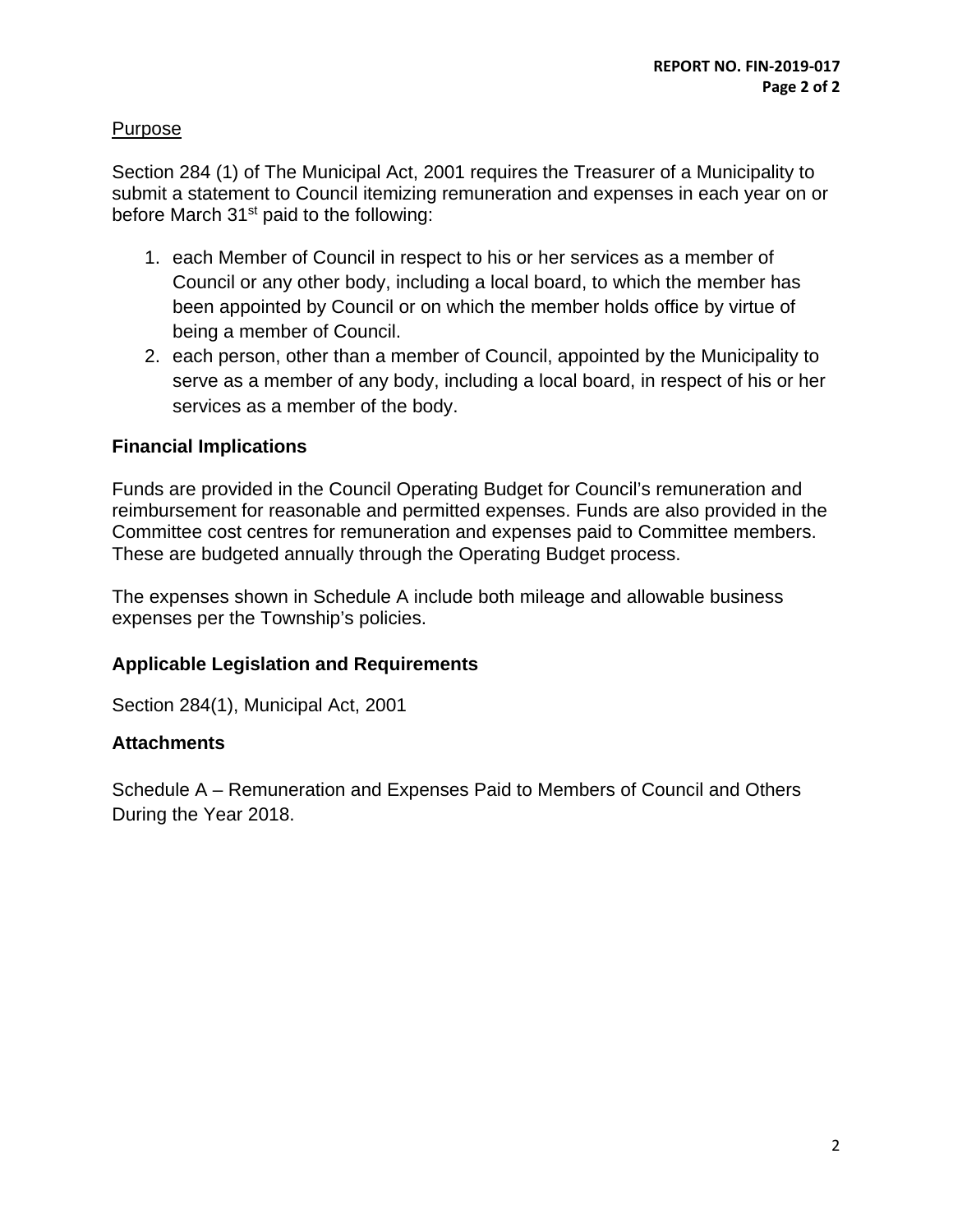#### **Township of Puslinch Remuneration and Expenses Paid to Members of Council and Others During 2018**

|                               |              |                    |                                    | <b>Sub-Total</b>    |                                    |                                |                                       | <b>Sub-Total</b>    |                     |
|-------------------------------|--------------|--------------------|------------------------------------|---------------------|------------------------------------|--------------------------------|---------------------------------------|---------------------|---------------------|
| Member of<br><b>Council</b>   | Salary *     | <b>Benefits **</b> | Per Diems &<br><b>Expenses ***</b> | <b>Remuneration</b> | <b>Business</b><br><b>Expenses</b> | Conference/<br><b>Seminars</b> | Mileage/A<br>irfare<br><b>Expense</b> | <b>Expenditures</b> | <b>IGrand Total</b> |
|                               |              | æ.                 | \$                                 |                     |                                    | J.                             | \$                                    |                     |                     |
| James Seeley,<br>Mayor        | 1,821        | 93                 |                                    | 1,914               |                                    | 992                            |                                       | 992                 | 2,906               |
| Matthew Bulmer,<br>Councillor | 16,141       | 6,073              |                                    | 22,214              | 223                                | 560                            | 23                                    | 805                 | 23,019              |
| Jessica Goyda,<br>Councillor  | 1,242        | 516                |                                    | 1,758               | ۰                                  | 560                            | ۰                                     | 560                 | 2,317               |
| Ken Roth,<br>Councillor       | 16,141       | 5,703              |                                    | 21,843              | 35                                 | ٠                              | 61                                    | 96                  | 21,940              |
| John Sepulis,<br>Councillor   | 16,141       | 6,073              |                                    | 22,214              | ۰                                  | 611                            | 47                                    | 657                 | 22,871              |
| Susan Fielding,<br>Councillor | 14,899       | 5,557              | 3,403                              | 23,859              | 2,093                              | 773                            | 591                                   | 3,457               | 27,316              |
| Dennis Lever,<br>Mayor        | 21,852       | 284                |                                    | 22,137              |                                    |                                | 77                                    | 77                  | 22,213              |
| <b>Totals</b>                 | 88,237<br>S. | 24,298             | 3,403                              | 115,938             | 2,350<br>S                         | 3,495                          | 798<br>S                              | 6,644<br>S          | 122,582<br>S.       |

\* In 2018, one-third of the remuneration paid to members of Council was considered to be an expenses incidental to the discharge of their duties as a member of Council as per the provisions of subsection 283 (5) of the Municipal Act. Effective January 1, 2019, the one-third tax free allowance is eliminated in acordance with the Federal Budget.

\*\* Benefits include employer portion of Extended Health Care, Hospital Semi-Private, Dental, Drug, Vision Care, and Out of Province Coverage, Employer's Health Tax (EHT) and Canada Pension Plan (CPP) if applicable. Employment Insurance (EI) is exempt.

\*\*\* These are payments made by Conservation Hamilton (Councillor Fielding). As this is a local board, it should be reported as per Section 284(1) of the Municipal Act, 2001.